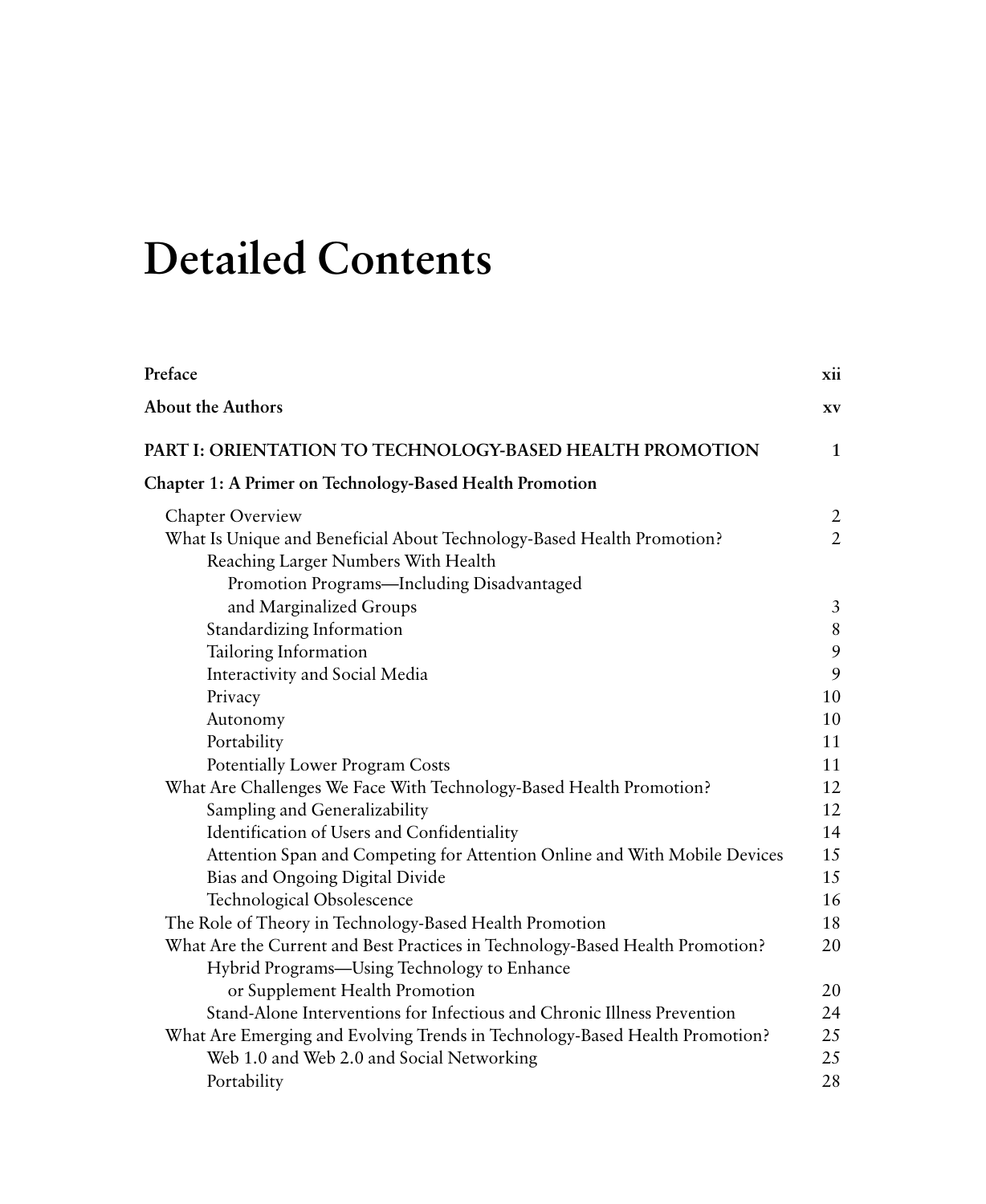| Summary                                                                     | 28 |
|-----------------------------------------------------------------------------|----|
| <b>Concluding Questions</b>                                                 | 29 |
| Chapter Exercise                                                            | 29 |
| <b>Additional Resources</b>                                                 | 30 |
| References                                                                  | 30 |
| Chapter 2: Ethical Issues in Technology-Based Health Promotion              | 35 |
| <b>Chapter Overview</b>                                                     | 35 |
| What Are Unique and Beneficial Ethical Considerations for                   |    |
| Technology-Based Health Promotion?                                          | 35 |
| Beneficence                                                                 | 35 |
| Transparency                                                                | 36 |
| Equity                                                                      | 36 |
| Confidentiality                                                             | 37 |
| Working With Special Populations                                            | 38 |
| What Are Ethical Challenges We Face With Technology-Based Health Promotion? | 38 |
| Beneficence                                                                 | 38 |
| Transparency                                                                | 39 |
| Equity                                                                      | 40 |
| Confidentiality                                                             | 40 |
| Working With Special Populations                                            | 41 |
| What Are the Current and Best Ethical Practices in                          |    |
| Technology-Based Health Promotion?                                          | 43 |
| Working With IRBs                                                           | 43 |
| Using Technology to Improve the Informed Consent Process                    | 44 |
| Security and Issues of Program Data Protection                              | 46 |
| What Are Emerging and Evolving Ethical Trends                               |    |
| in Technology-Based Health Promotion?                                       | 49 |
| GIS and Tracking of Individuals                                             | 49 |
| Data Sharing Across Agencies                                                | 50 |
| Summary                                                                     | 50 |
| <b>Concluding Questions</b>                                                 | 52 |
| Chapter Exercise                                                            | 52 |
| <b>Additional Resources</b>                                                 | 53 |
| References                                                                  | 54 |
| PART II: UNIQUE ASPECTS OF TECHNOLOGY-BASED PROGRAM                         |    |
| DEVELOPMENT, IMPLEMENTATION, AND EVALUATION                                 | 57 |
| Chapter 3: Technology-Based Health Program Development                      | 58 |
| Chapter Overview                                                            | 58 |
| What Are Unique and Beneficial Considerations for                           |    |
| Each Type of Technological Modality?                                        | 59 |
|                                                                             |    |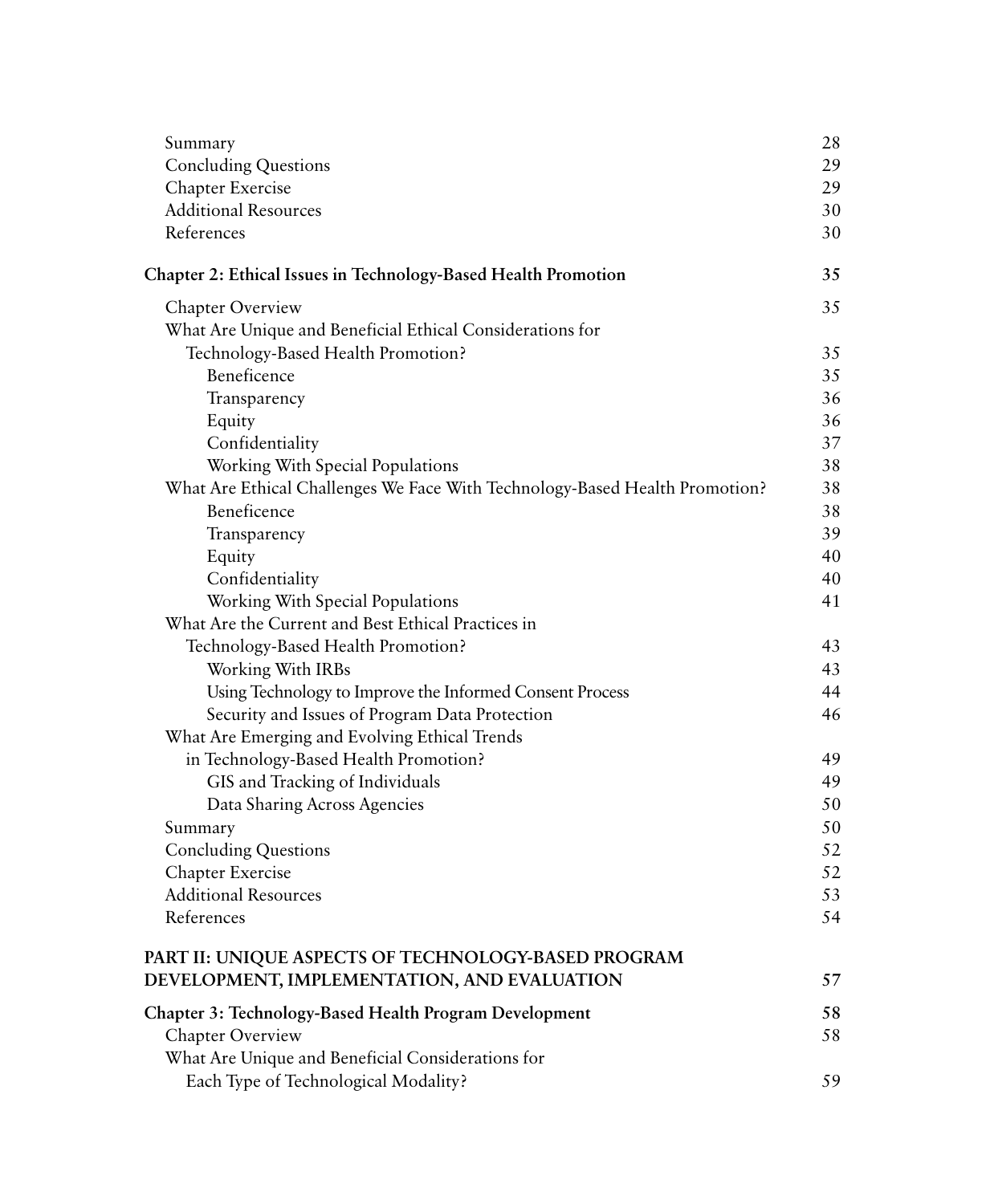| The CD-ROM/DVD                                                                   | 59 |
|----------------------------------------------------------------------------------|----|
| The Computer Kiosk                                                               | 59 |
| The Internet                                                                     | 60 |
| Mobile Phones and Other Portable Devices                                         | 60 |
| What Are Challenges We Face With Each Type of Technological Modality?            | 60 |
| Challenges With Using Each Type of Modality                                      | 61 |
| Challenges in Technological Obsolescence                                         | 62 |
| Making Content Available Beyond the Life of an Evaluation                        | 65 |
| What Are the Current and Best Practices in Technology-Based Program Development? | 66 |
| Be as Informed as Possible About Expectations of Your Audience                   | 66 |
| Make Sure Your Program Works in the Manner You Intended                          | 66 |
| Development of Program Databases and Tailoring Algorithms                        | 68 |
| Teamwork-The Information Technologist, Creative Developer,                       |    |
| Health Promoter, and Evaluator—and Their Diverse and Varied Skill Sets           | 71 |
| Partnerships for Technology-Based Health Promotion                               | 74 |
| Know Your Population and What Modality It Uses                                   | 75 |
| Developing Your Program Content: Some Examples                                   | 78 |
| What Are Emerging Trends in Technology-Based Program Development?                | 78 |
| Very Brief, Focused, and Targeted Interventions                                  | 80 |
| "Blended" Programs That Utilize Multiple Technological                           |    |
| Modalities Within One Program                                                    | 80 |
| "Hybrid" Programs That Utilize Technology                                        |    |
| to Enhance or Extend Face-to-Face Programs                                       | 80 |
| Use of Geographic Information Systems (GIS) in Program Planning                  | 81 |
| Summary                                                                          | 82 |
| <b>Concluding Questions</b>                                                      | 83 |
| Chapter Exercise                                                                 | 84 |
| <b>Additional Resources</b>                                                      | 84 |
| References                                                                       | 86 |
| <b>Chapter 4: Technology-Based Program Implementation</b>                        | 89 |
| Chapter Overview                                                                 | 89 |
| What Are Unique and Beneficial Considerations                                    |    |
| for Technology-Based Program Implementation?                                     | 90 |
| Recruitment of Large Numbers of Program Participants                             | 90 |
| Delivery of Standardized Content                                                 | 90 |
| Ease of Adoption for Implementation in Diverse Settings                          | 90 |
| What Are Challenges We Face With Technology-Based Program Implementation?        | 91 |
| Sampling and Generalizability of Samples Recruited in Virtual Settings           | 91 |
| Management of Large Numbers of Participants Enrolling Simultaneously             | 91 |
| Retention of Program Participants                                                | 92 |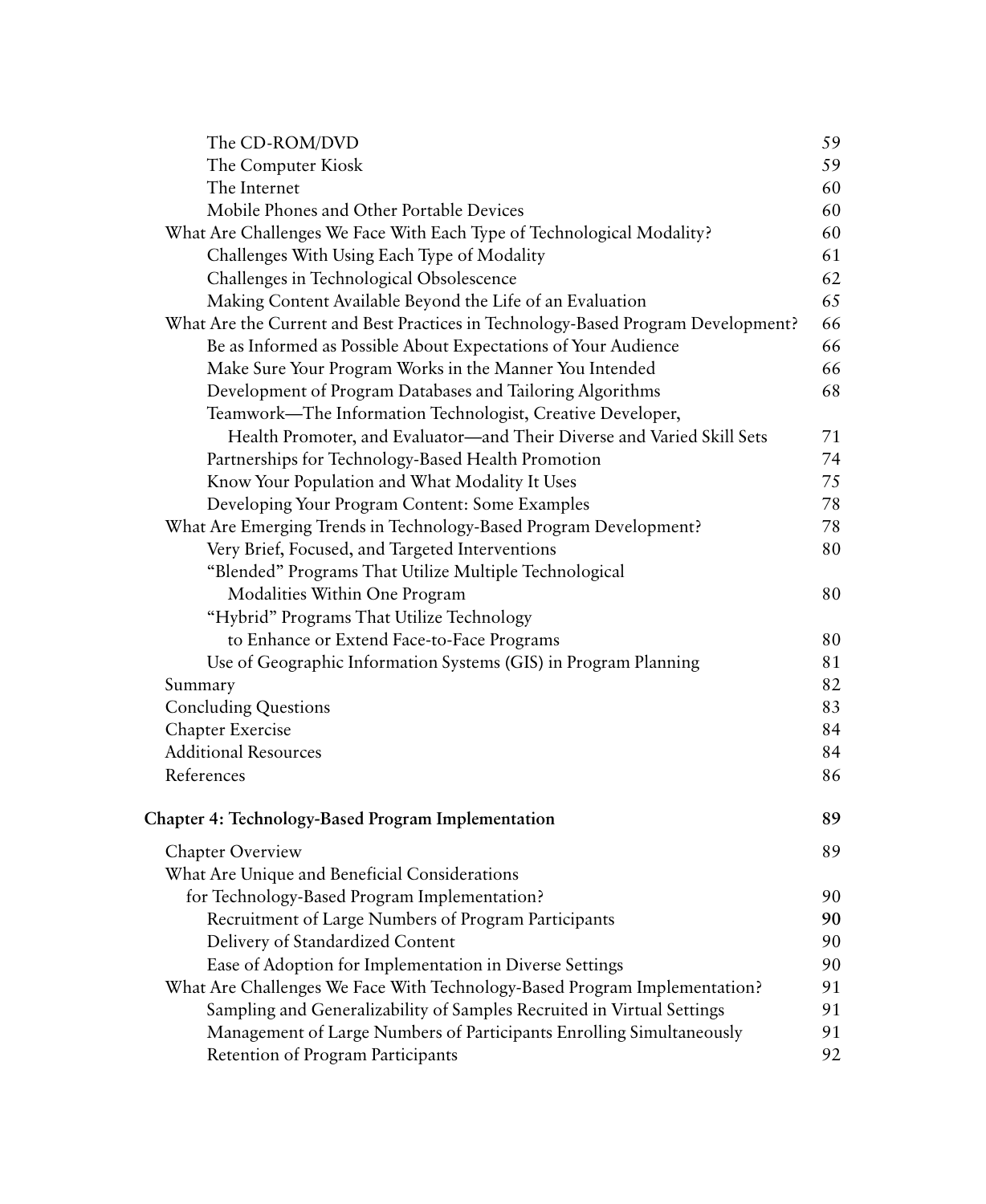| What Are the Current and Best Practices in Technology-Based Program Implementation? | 92  |
|-------------------------------------------------------------------------------------|-----|
| Use of an Infomediary to Orient Potential Program Participants                      | 92  |
| Recruiting the Most Appropriate Audience to Maximize Program Reach                  | 95  |
| Care and Support of Participants During Program Implementation                      | 101 |
| What Are Emerging Trends in Technology-Based Program Implementation?                | 105 |
| Venue-Based Sampling                                                                | 105 |
| Recruitment Using Respondent-Driven Sampling                                        | 106 |
| Recruitment of and Communication With Participants Using                            |     |
| "FriendBlaster" on Social Networking Sites                                          | 108 |
| Use of Geographic Information Systems (GIS) to Facilitate Program Delivery          | 109 |
| Summary                                                                             | 111 |
| <b>Concluding Questions</b>                                                         | 113 |
| <b>Chapter Exercise</b>                                                             | 114 |
| <b>Additional Resources</b>                                                         | 114 |
| References                                                                          | 115 |
| <b>Chapter 5: Program Evaluation for Technology-Based Health Promotion</b>          | 118 |
| Chapter Overview                                                                    | 118 |
| What Are Unique and Beneficial Considerations                                       |     |
| for Technology-Based Program Evaluation?                                            | 119 |
| Design of Your Evaluation                                                           | 119 |
| Automated Data Collection, Transfer, and Storage                                    | 120 |
| Data Management, Security, and Participant Confidentiality                          | 122 |
| Advances in Statistical Analyses                                                    | 124 |
| Dissemination of Findings Using Technology                                          | 126 |
| What Are Challenges We Face With Technology-Based Program Evaluation?               | 129 |
| Conducting Evaluation and Technological Obsolescence                                | 129 |
| Retention of Program Participants                                                   | 129 |
| What Are the Current and Best Practices in Technology-Based Program Evaluation?     | 130 |
| Utilizing Online Surveys                                                            | 130 |
| <b>Utilizing ACASI</b>                                                              | 130 |
| Managing Rapidly Accruing Participants                                              | 140 |
| Maximizing Participant Retention                                                    | 144 |
| What Are Emerging Trends in Technology-Based Program Evaluation?                    | 148 |
| Use of Geographic Information Systems (GIS)                                         | 148 |
| Analysis of Programs on Social Networking Sites Online                              | 151 |
| Summary                                                                             | 152 |
| <b>Concluding Questions</b>                                                         | 156 |
| Chapter Exercise                                                                    | 156 |
| <b>Additional Resources</b>                                                         | 157 |
| References                                                                          | 159 |
|                                                                                     |     |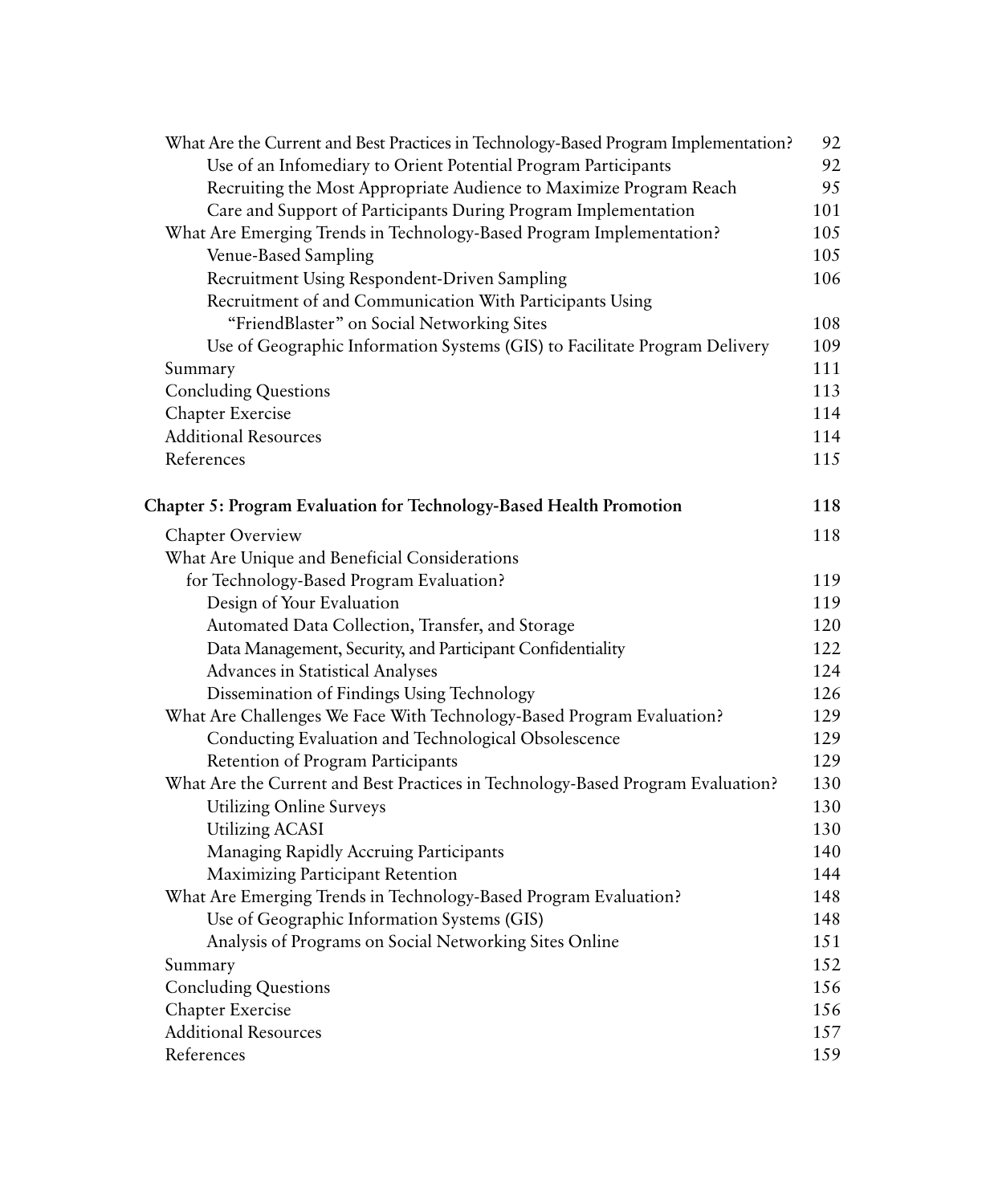| <b>Chapter 6: Case Studies in Computer-Based Health Promotion</b>                                                     | 162 |
|-----------------------------------------------------------------------------------------------------------------------|-----|
| Chapter Overview                                                                                                      | 162 |
| Case Studies of LUCHAR and Project LIGHT                                                                              | 162 |
| Case Study: The LUCHAR Program                                                                                        | 162 |
| Case Study: A Computerized Version of Project LIGHT                                                                   | 167 |
| Unique and Beneficial Aspects of LUCHAR and Project LIGHT                                                             | 174 |
| Considerations for Program Location                                                                                   | 176 |
| Data Storage and Transfer                                                                                             | 178 |
| What Are Emerging Trends in Computer-Based Health Promotion?                                                          | 179 |
| Newer Kiosks, Portable Notepads                                                                                       | 179 |
| Summary                                                                                                               | 180 |
| <b>Concluding Questions</b>                                                                                           | 181 |
| Chapter Exercise                                                                                                      | 181 |
| <b>Additional Resources</b>                                                                                           | 182 |
| References                                                                                                            | 182 |
| <b>Chapter 7: Case Studies in Internet-Based Health Promotion</b>                                                     | 184 |
| Chapter Overview                                                                                                      | 184 |
| Case Studies of WRAPP and D-Net                                                                                       | 184 |
| Case Study: The Wyoming Rural AIDS Prevention Project (WRAPP)<br>Case Study: Diabetes-Network Internet-Based Physical | 184 |
| Activity Intervention (D-Net)                                                                                         | 189 |
| Unique and Beneficial Aspects of the WRAPP and D-Net Programs                                                         | 190 |
| Access in Rural Settings                                                                                              | 190 |
| Access to Elderly and Naïve Users                                                                                     | 190 |
| Challenges in WRAPP and D-Net and Other Internet-Based Health Promotion Programs                                      | 191 |
| Considering If the Internet Is the Best Technological Modality for Your Population                                    | 191 |
| Participant Retention and Dropout                                                                                     | 191 |
| Sustainability Without Incentives                                                                                     | 192 |
| Best Practices Employed in Internet-Based Programs                                                                    | 192 |
| Participant Retention                                                                                                 | 192 |
| What Are Emerging Trends in Internet-Based Health Promotion?                                                          | 194 |
| Efforts to Meet People Where They Are Online                                                                          | 194 |
| Summary                                                                                                               | 200 |
| <b>Concluding Questions</b>                                                                                           | 201 |
| Chapter Exercise                                                                                                      | 201 |
| <b>Additional Resources</b>                                                                                           | 202 |
| References                                                                                                            | 203 |
| <b>Chapter 8: Case Studies in Mobile Phone-Based Health Promotion</b>                                                 | 205 |
| <b>Chapter Overview</b>                                                                                               | 205 |
| Case Studies of STOMP and EpiSurveyor                                                                                 | 206 |
|                                                                                                                       |     |